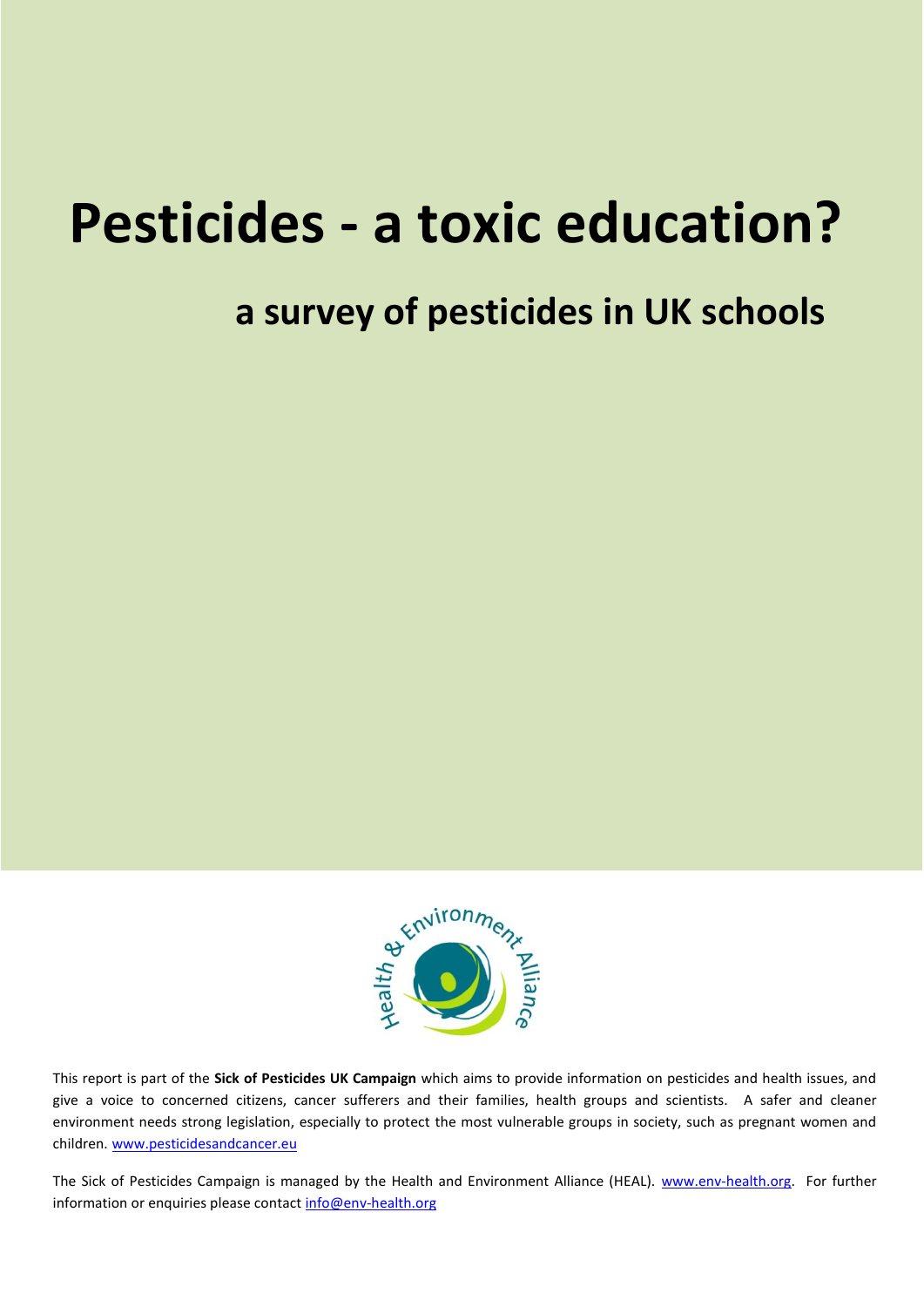### **Summary**

Children are uniquely vulnerable to adverse health effects from exposure to pesticides and biocides. The Health and Environment Alliance (HEAL), undertook desk and industry research to identify possible pesticides and biocides being used or present in the school environment and school food. The results prompted HEAL to survey all 206 Local Authority education departments in England Scotland and Wales about pesticides use in schools and their attitude towards pesticide use and pesticide residues. We received responses from fifteen percent of the 206 Local Authorities in the UK. 57% of these provided details of pesticides used. These included 4 possible or probable carcinogens, and 7 pesticides with serious health associations. 47% of respondents wanted to go pesticide free. 36% wanted their school food tested for residues and 60% wanted more information about pesticides in school food. Some schools described how they were using fewer pesticides to tackle weeds and pests but several indicated that alternatives were unavailable or too costly. HEAL proposes that local authorities should voluntarily stop use of any hazardous pesticides and biocides and that the UK government's forthcoming National Action Plans on pesticides, measures to ban hazardous pesticides in schools and parks/play areas and provide support and finance for alternative approaches.

### <span id="page-1-0"></span>**Contents**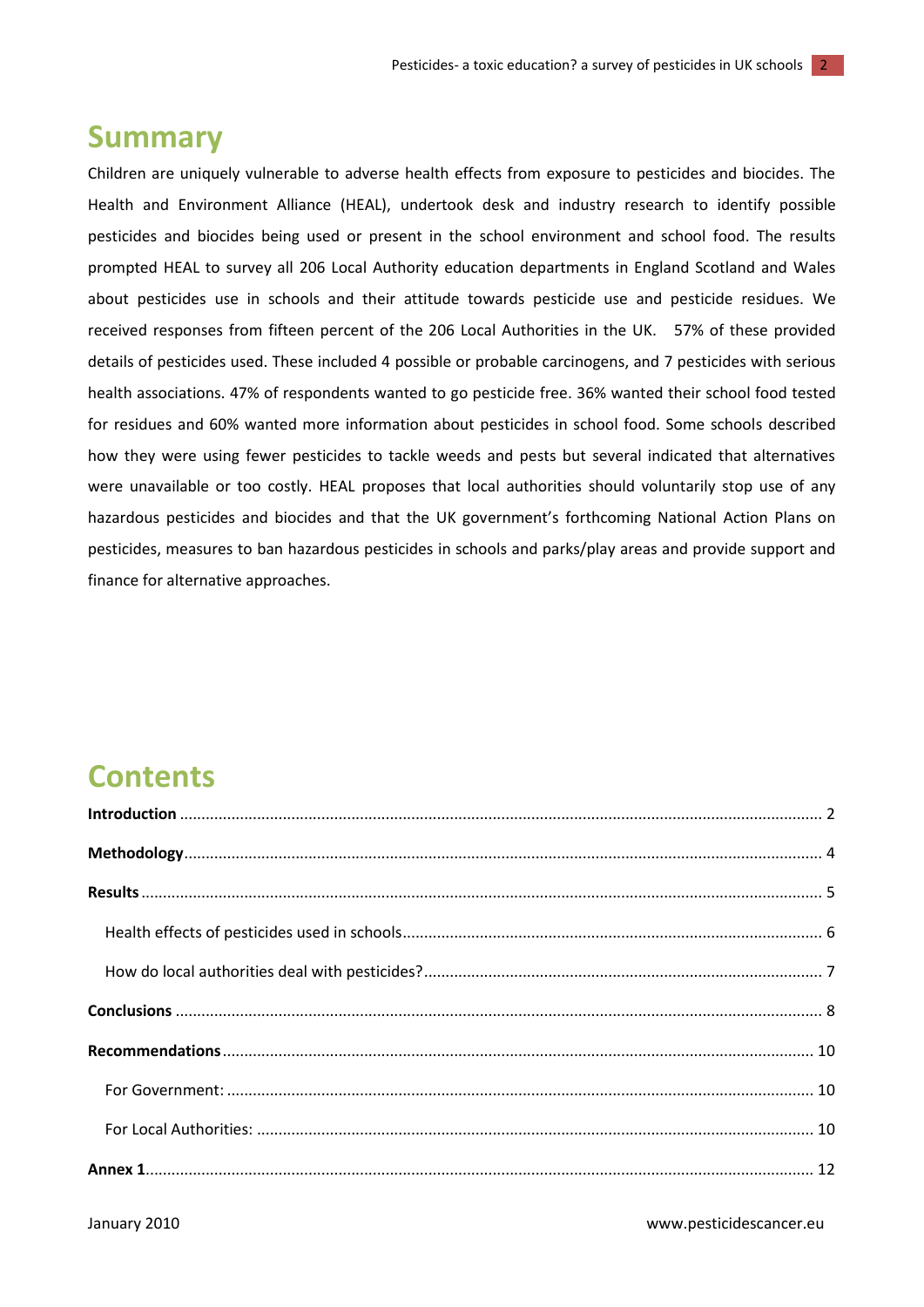### **Introduction**

No survey of pesticide and biocide<sup>1</sup> use and exposure in schools has previously been conducted in the UK. This makes it hard to assess the levels of exposure to pesticides and combinations of pesticides to which school children maybe exposed. This situation is confirmed by the UK Chemicals Regulation Directorate.<sup>2</sup> Children are particularly vulnerable to pesticide damage [see the box below]<sup>3</sup> and levels of cancers or other illnesses that may be associated with pesticide exposure are on the increase (Leukaemia, non-Hodgkin's lymphoma, breast cancer, prostate cancer and testicular cancer; neurological disorders and asthma).

#### **Why are children more vulnerable?**

A child's organs are still developing; their livers and kidneys are unable to detoxify certain chemicals as well as adults. They eat far more food in proportion to their weight (per kilogram of body weight, children consume six times more fruit and three to five times more cereals than adults), and their activities puts them in frequent contact with many surfaces that may be contaminated with pesticides. For these reasons it is especially important to monitor children's exposure to pesticides.

The UK Government has stated they have no future plans to measure associations between pesticide exposure and rising cancer rates, especially in children. The Health and Environment Alliance (HEAL) – which works to reduce environmental health risks –identified the possible pesticides and biocides being used in schools, and our findings suggest that the UK government should reconsider. Risk assessments for pesticides and biocides must fully incorporate the risk to children of low-level, ongoing exposures, with particular attention to endocrine disrupting properties of pesticides, and considering the implications for long latency periods and risks for disease later in life. It is necessary for the government, at a

1

 $1$  Pesticides and biocides are chemicals used to control pests which can include insects, weeds and rodents.

<sup>&</sup>lt;sup>2</sup> The Pesticides team of the Chemicals Regulation Directorate state that "Before pesticide products are approved, risk assessments are performed, *and approval is only granted if predicted exposures (including for children) are below the reference doses. Because the overall risk assessment covers exposure of children there is no need to produce specific lists of products that can be used round schools. " and "it is not possible to identify agricultural pesticides approved for use in "schools" or on "school grounds" because these are not terms used by the Crop Hierarchy and therefore not terms used to 'classify' or identify individual approved uses. Similarly, it might well not be possible to identify non-agricultural pesticides which might be used in schools for the same reasons*." They also said "*We are not aware of studies that relate specifically to the use of pesticides, i.e. plant protection products, on school grounds*." The Biocides helpdesk of the Chemicals Regulation Directorate said "*In terms of specific evaluations of Biocidal active substances/products, if the risk assessment suggested that there were concerns over the use of a particular product/substance in an area where children might be exposed, then authorisation for the product would not be granted for that use and the label would reflect that the product could not be used in such situations. The risk assessments conducted ... will take into account the areas of use of a product and if the product is to be used in areas where exposure to "more vulnerable" people (children, the sick or the elderly) is envisaged then the risk assessment*  will take into account of this be using more stringent safety factors." email correspondence with V Hird 14<sup>th</sup> July 2009

<sup>3</sup> Unborn children, infants and young children are uniquely vulnerable as their organs are still forming and are vulnerable to negative effects that can affect further development; Compared to adults, children incur a higher dietary intake of pesticides. Per kilogram of body weight, children consume six times more fruit, two times more vegetables and three to five times more cereals; Their behaviour and lifestyle, e.g. playing outside - in parks and on school playing fields or on floors, puts them in frequent contact with many surfaces that may be contaminated with pesticides; Children's livers and kidneys are unable to detoxify or filter and excrete certain chemicals as quickly as adults, thus contributing to the greater toxicity of some substances to children; New research suggests children under 7 are particularly vulnerable. New research shows that combinations of chemicals (pesticides and others) and exposure at very low doses (below those normally pronounced 'safe'), can have serious effects that are not yet measured or well understood.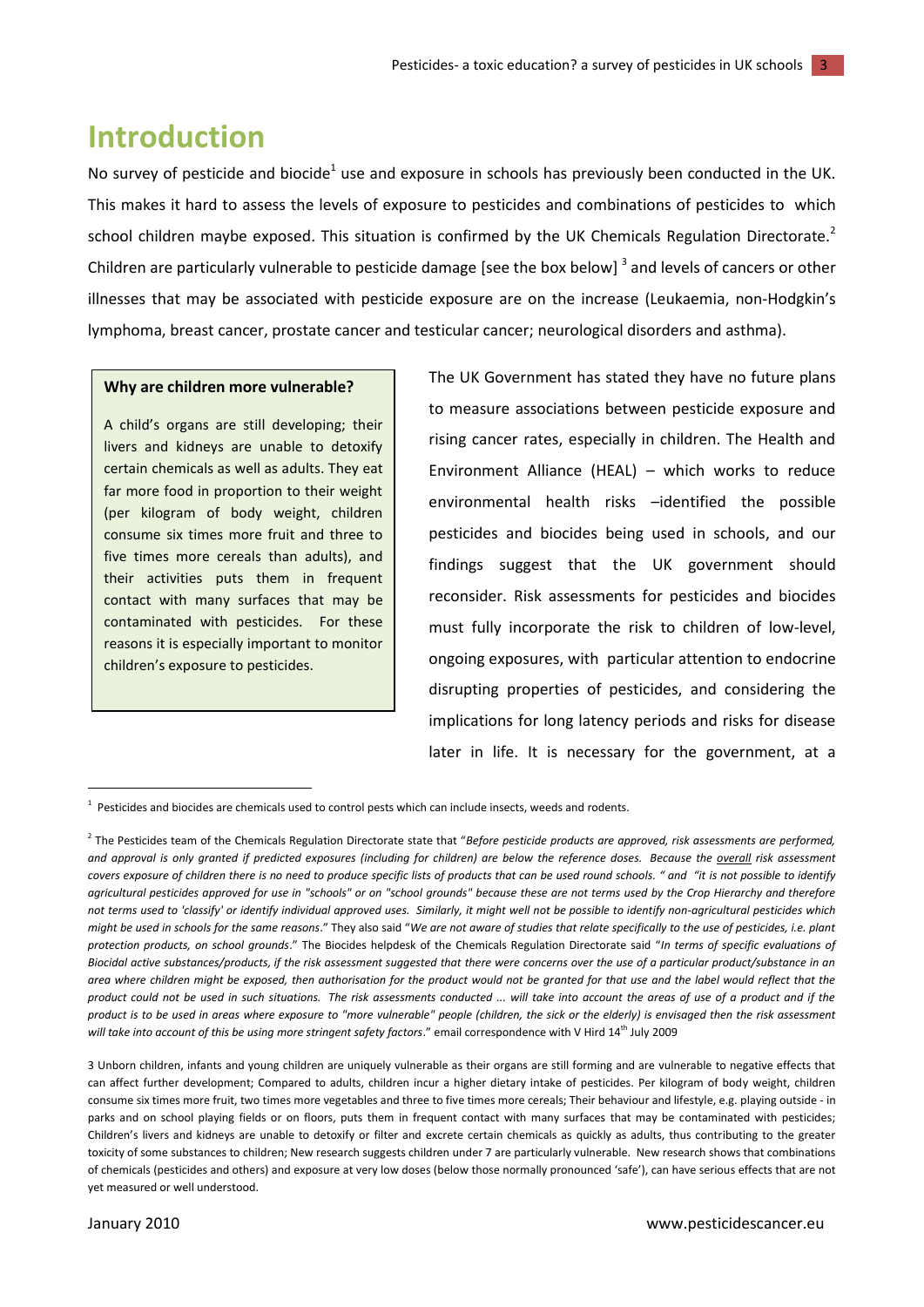minimum, to monitor pesticide uses and children's exposures in schools, to measure any associations between school-related pesticide exposure and cancer rates, and to eliminate avoidable risks.

Under new EU legislation, EU member states must produce national action plans to reduce pesticide use by 2012. In formulating this new legislation, the EU has clearly concluded that certain pesticides are a definite health hazard, especially for vulnerable groups such as children, and will no longer be authorised. The EU legislation also recommends that governments ban or severely restrict pesticide use in public places to better protect vulnerable groups. Given this legislative decision and our UK survey findings, we encourage the UK government to make National Action Plan on Pesticides which ensure school authorities can reduce exposure. In Canada and the USA, new policies are being applied to restrict pesticide use in schools and we should be doing the same here to minimise risk. In addition, the draft Declaration on Environment and Health of the World Health Organisation's European Ministerial Conference (Parma March 2010) foresees commitments to reduce chemical exposure in schools across Europe by 2015. The UK is an active participant in this process, so working now to reduce pesticide exposure would help it address these objectives as well.

To support its proposal for more action now, as part of its Sick of Pesticides initiative, HEAL investigated the pesticides and biocides possibly being used in schools or found in school food. HEAL identified what their associated health risks were according to official government data scientific studies and NGO compilations (from the EU and USA). This was collated in a briefing. <sup>4</sup> HEAL then surveyed education and local authorities in the UK regarding pesticide use to assess use and presence of pesticides and biocides in schools, in school food and on school grounds. To our knowledge, this is the first such survey carried out in the UK.

Pesticide and biocide use and residues in food do cover two different management systems – ground/ maintenance and catering - and decision making power may rest at different levels, but together they comprise most of children's exposure in schools. Therefore, HEAL considered it vital to include both routes of potential exposure.

### <span id="page-3-0"></span>**Methodology**

Every head of Children's Services and Head or School Estates was sent, by email or post, a copy of the Survey Form (see Annex), an explanatory letter and more detailed briefing (see Pesticide Briefing<sup>5</sup>) in September 2009. This was followed up with two phone or email reminders. Respondents could either send the survey back by email/post or complete the survey online. The results were collated in November 2009.

**.** 

<sup>4</sup> http://www.env-health.org/IMG/pdf/Schools\_Pesticidesbriefing\_FINAL.pdf

<sup>5</sup> http://www.env-health.org/IMG/pdf/Schools\_Pesticidesbriefing\_FINAL.pdf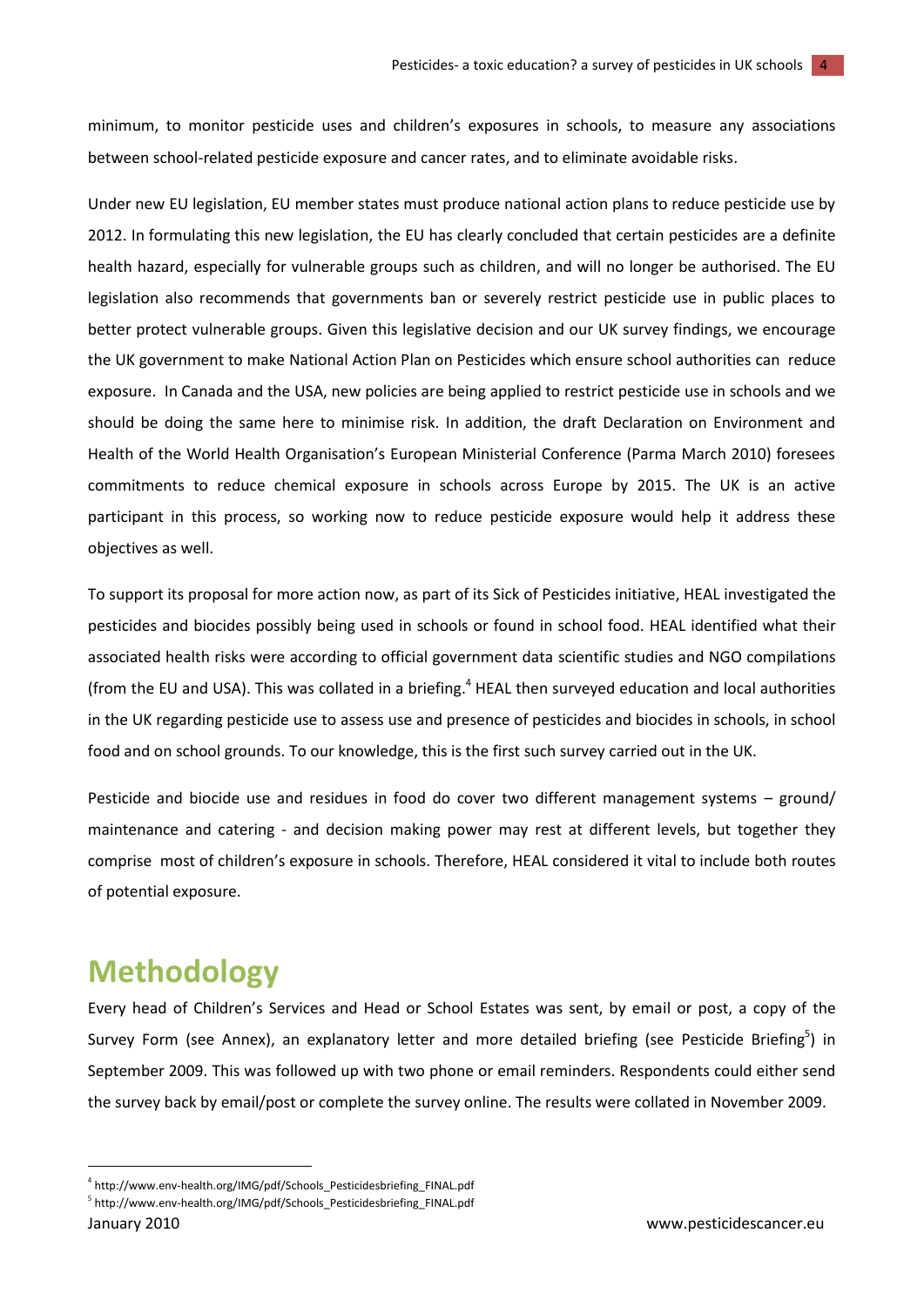### <span id="page-4-0"></span>**Results**

Two hundred and six Councils were invited to participate in the survey and were given at least two months to fill in the survey. Due to the UK wide postal strike, responses were lower than expected. Thirty valid surveys were returned, yielding a response rate of 15% Key findings:

- *Detailed knowledge of pesticides and biocide is not widespread* Only 57% of respondents had  $\bullet$ details of pesticides and biocides used in schools to control pests and weeds, 33% said they could not give details or did not know what was used.
	- Table 1 shows the pesticides listed by the 17 Local Authorities who have details, with the associated health hazards where known. Four are known as possible or probable carcinogens (a dichlobenil, oxadiazon, *sulfosulfuron,* mecoprop) and one further, glyphosate, should be considered more closely given new data . One respondent attached a list of approved pesticides, which is issued to approved contractors in their area. Another gave a website of approved products.  $^6$
- *Are Staff and pupil warned when pesticides used*  Fewer than one third of respondents- 27% of respondents reported that schools and pupils were warned when pesticides were being used in school or nearby (by farmers or contractors),. One respondents who said that no warning was given commented that warnings *"would be inappropriate and possibly create unnecessary concern*."
- *Strategic timing of spraying* Only one-third, 36%, of respondents said that they only sprayed when the school was empty.
- *Integrated Pest Management policies are rare –* Only one respondent reported having an Integrated Pest Management Policy. These policies help schools eliminate or manage pests with a variety of tools, using pesticides only as a last resort and are more common in North America.
- *Moving towards pesticide free schools* Approximately half of the respondents would want their schools to be pesticide free, if possible.

There were fewer responses to the section on pesticide residues in **school food** indicating that this maybe a topic about which school authorities know less about.

*Food Residue testing* - 36% were interested in having their school meals and other food provision tested for pesticide residues.

 $\overline{\phantom{a}}$ 

<sup>6</sup> http://www.nomixenviro.co.uk/index.php?option=com\_content&view=article&id=81&Itemid=37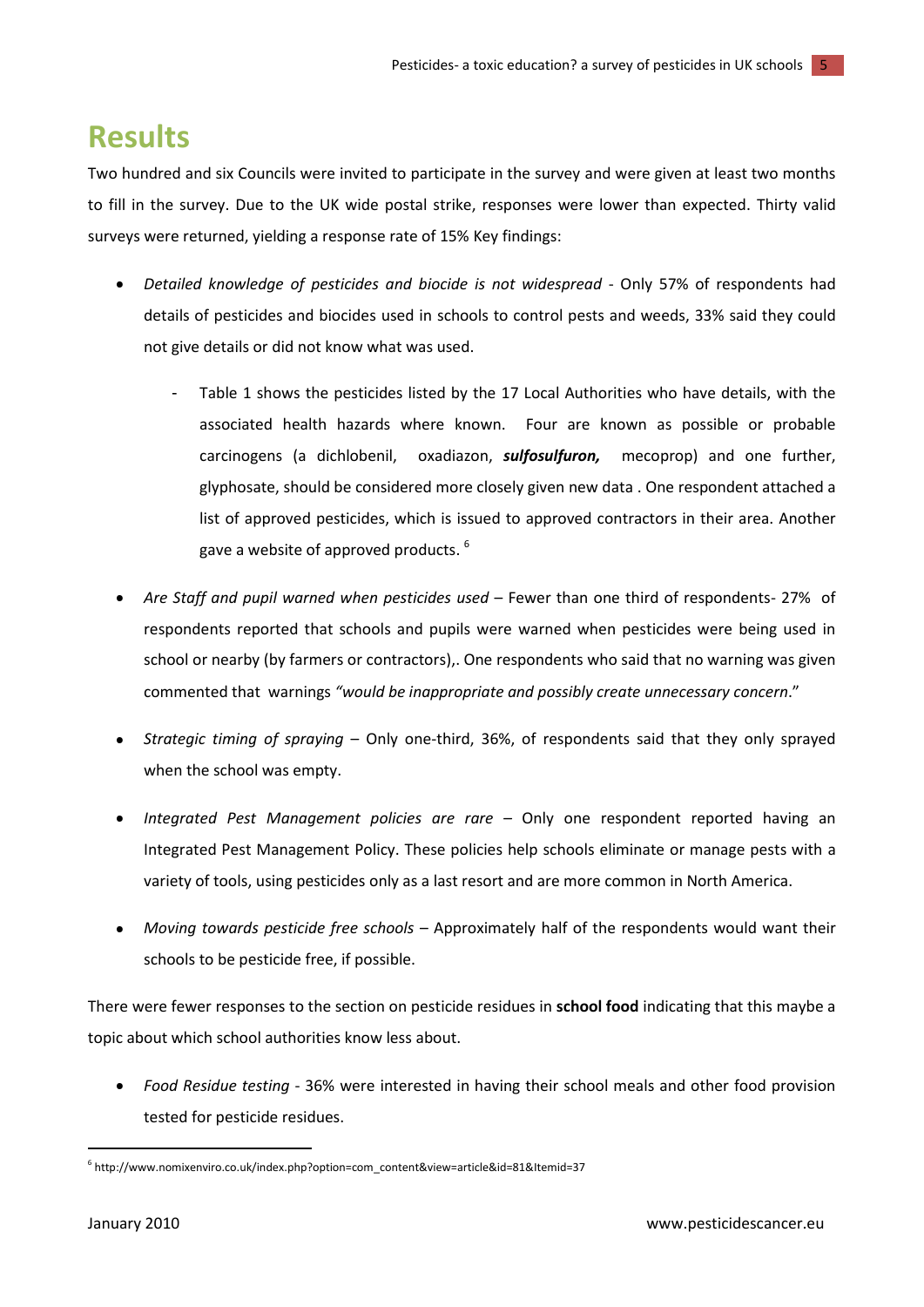- *Information about residues* 60% said they were interested in more information on the health  $\bullet$ impacts of residues found in school lunches tested by the government..
- *Going Organic* Only 2 said they specify organic ingredients and although 6 would like to specify organic, 6 would not and 9 did not know whether they wanted to.

#### <span id="page-5-0"></span>**Health effects of pesticides used in schools**

Local authorities were asked to detail the pesticides and biocides used. The following table summarises the responses from the 17 authorities that gave data and provides some information on known health effects. Seven of the pesticides mentioned as being used by respondents in schools have significant health issues associated with them<sup>7</sup> and four are officially classified as possible or probable carcinogens by the US EPA or WHO. 8

#### **Table 1 : pesticides listed by local authorities as used in schools – with health issues where known**

| <b>Active</b><br>ingredient             | <b>Formulations/Brand</b>                                                                              | <b>Number</b><br><b>of</b><br>mentions | <b>Pesticides used</b><br>for what<br>purpose?                                            | <b>Health issues (for sources see briefing)</b>                                                                            |
|-----------------------------------------|--------------------------------------------------------------------------------------------------------|----------------------------------------|-------------------------------------------------------------------------------------------|----------------------------------------------------------------------------------------------------------------------------|
| aluminium<br>phosphide                  | <b>Talunex</b><br>Phostoxin                                                                            | $\overline{2}$                         | control of rabbits,<br>rats and moles<br>outdoors                                         | High toxicity as classified by the EU, and Toxic to<br>bees as classified by the UK Pesticide Safety<br><b>Directorate</b> |
| <b>Bromadiolone</b>                     | <b>Bromatol</b>                                                                                        | $\mathbf{1}$                           | rat and mice block<br>topped up each Q                                                    | Anticoagulant - Extremely hazardous as classified<br>by WHO                                                                |
| <b>Dichlobenil</b>                      | Caseron G, Embargo<br>(to be withdrawn<br>2010)                                                        | $\overline{3}$                         | Non Crop areas &<br>weed control in<br>shrub beds or<br>planted areas                     | US EPA identified as Possible carcinogen<br>Eye irritant                                                                   |
| <b>Diflufenican</b><br>and<br>Oxadiazon | Path Clear                                                                                             | $\mathbf{1}$                           | Weedkiller paths<br>and gravel                                                            | Oxadiazon classified as possible carcinogen by US<br>EPA and developmental toxin                                           |
| Glufosinate-<br>ammonium                | Finale                                                                                                 | 3                                      | <b>Field marking</b>                                                                      | May impair fertility and possible risk of harm to<br>unborn child and neurotoxicant according to EC <sup>9</sup>           |
| Glyphosate                              | Roundup, Nomix<br>Conqueror, Hilite<br>Discman pro bioactive,<br>Roudup pro Active<br>Round up Pro 460 | 18                                     | Weedkiller Hard<br>standing<br>playgrounds, car<br>parks and paths,<br>base of all walls, | Recent studies suggest possible cancer and<br>endocrine disruptor risk. <sup>10</sup> Skin irritant, Eye irritant          |

<sup>&</sup>lt;sup>7</sup> Some pesticides are suspected of being endocrine (hormone) disruptors. These can lead to birth defects, sexual abnormalities, reproductive failure and may increase the risk of cancers of reproductive organs. http://www.endosociety.org/journals/ScientificStatements/upload/EDC\_Scientific\_Statement.pdf

 $\overline{\phantom{a}}$ 

<sup>&</sup>lt;sup>8</sup> The hazard data is from PAN List of Lists 3<sup>rd</sup> Edition 2009 http://www.pan-uk.org/PDFs/List%20of%20Lists\_2009.pdf

<sup>9</sup> http://sitem.herts.ac.uk/aeru/footprint/en/index.htm

<sup>&</sup>lt;sup>10</sup> See 3 recent articles - Pesticide exposure as risk factor for non-Hodgkin lymphoma including histopathological subgroup analysis <http://www3.interscience.wiley.com/journal/120748798/abstract?CRETRY=1&SRETRY=0>and Alteration of estrogen-regulated gene expression in human cells induced by the agricultural and horticultural herbicide glyphosate <http://het.sagepub.com/cgi/content/abstract/26/9/747>and Glyphosate Formulations Induce Apoptosis and Necrosis in Human Umbilical, Embryonic, and Placental Cells http://pubs.acs.org/doi/abs/10.1021/tx800218n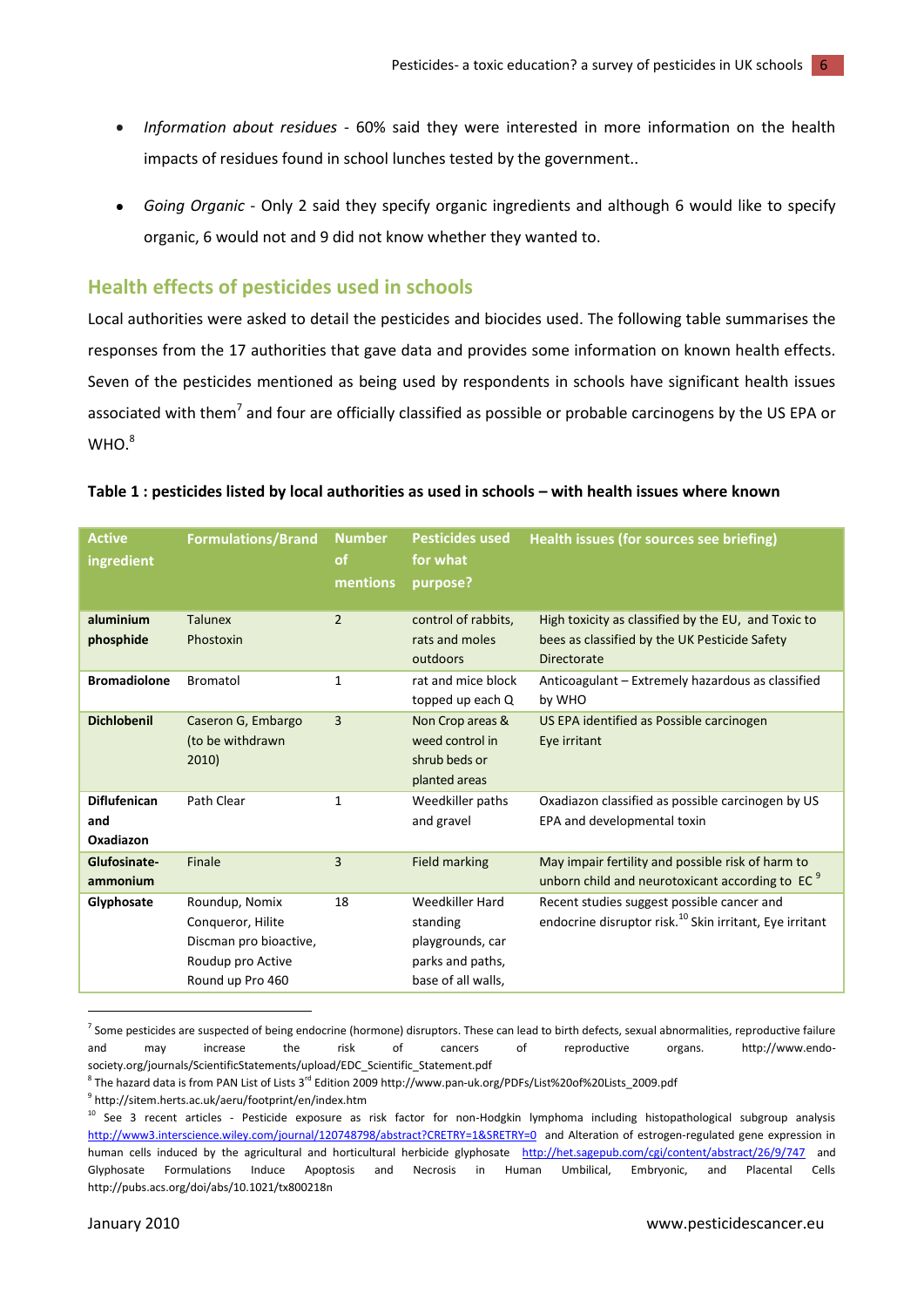|                      | Barclay Gallup Hi-         |                | perimeters, Base   |                                                       |
|----------------------|----------------------------|----------------|--------------------|-------------------------------------------------------|
|                      | Aktiv, Barclay Gallup      |                | of hedges,, School |                                                       |
|                      | <b>Biodegrade Amenity</b>  |                | buildings          |                                                       |
|                      | Nufarm Bonus               |                |                    |                                                       |
| Glyphosate &         | Pistol                     | $\mathbf{1}$   | weeds              | Eye irritant                                          |
| <b>Diflufenican</b>  |                            |                |                    |                                                       |
| Glyphosate           | Dual                       | 3              | weeds              | Sulfosulfuron classified by US EPA as likely to be    |
| and                  |                            |                |                    | carcinogenic                                          |
| <b>Sulfosulfuron</b> |                            |                |                    | Eye irritant                                          |
| Mecoprop-P,          | <b>Headland Relay Turf</b> | $\overline{2}$ | Football pitches,  | According to US EPA Carcinogenicity possible with     |
| <b>MCPA and I</b>    | Tribute                    |                | turf               | mecoprop P-                                           |
| <b>Dicamba</b>       |                            |                |                    | MCPA and dicamba possible skin or eye irritant        |
| Picloram             | Tordon 22K                 | 1              | herbicide - only   | Toxic and probable endocrine disruptor (EU            |
|                      |                            |                | used as and when   | classification). Eye and Respiratory tract irritant   |
|                      |                            |                | necessary on hardy |                                                       |
|                      |                            |                | weeds eg brambles  |                                                       |
|                      |                            |                | Japanese           |                                                       |
|                      |                            |                | Knotweed control,  |                                                       |
| triclopyr            | Timbrel 667 g/litre        | $\mathbf{1}$   | brush weed killer  | EU Risk classification - Possible risk of harm to the |
| butoxy ethyl         |                            |                |                    | unborn child. Also eye irritant                       |
| ester                |                            |                |                    |                                                       |
|                      |                            |                |                    |                                                       |

#### <span id="page-6-0"></span>**How do local authorities deal with pesticides?**

#### **Pest and weed management:**

Respondents revealed a wide range in approaches by officers in Local Authorities:

**"**.. *I would guess that we already have made a huge reduction in the amount of pesticides we use around school. This has come about in a very small part by parents concern in the chemicals used but in the main by the very low value of our grounds contract set against the increasing high cost of the various products...The alternative method used by most contractors is to "strim" the weeds off on hard surfaces. With budgets as they are this seems as good as an alternative as there is along with schools learning to "live with their weeds" a bit."*

*"It is now more common practice to mulch shrub beds/tree beds where possible and apply only a spot treatment of herbicide which reduces volumes used and therefore more environmentally sustainable."*

This contrasts with the comment from another respondent

"*The cost of providing a safe environment for pupils without the use of pesticides would be uneconomic. Many mulches are unsuitable for school use and alternative techniques, such as use of flameguns are less effective ..not environmentally justifiable. Many weeds DO NEED to be controlled (thistles, nettles, bramble, hogweed, ragwort etc) and although handweeding, hoeing and other cultural methods would work, this would be time consuming, labour intensive and therefore unaffordable."*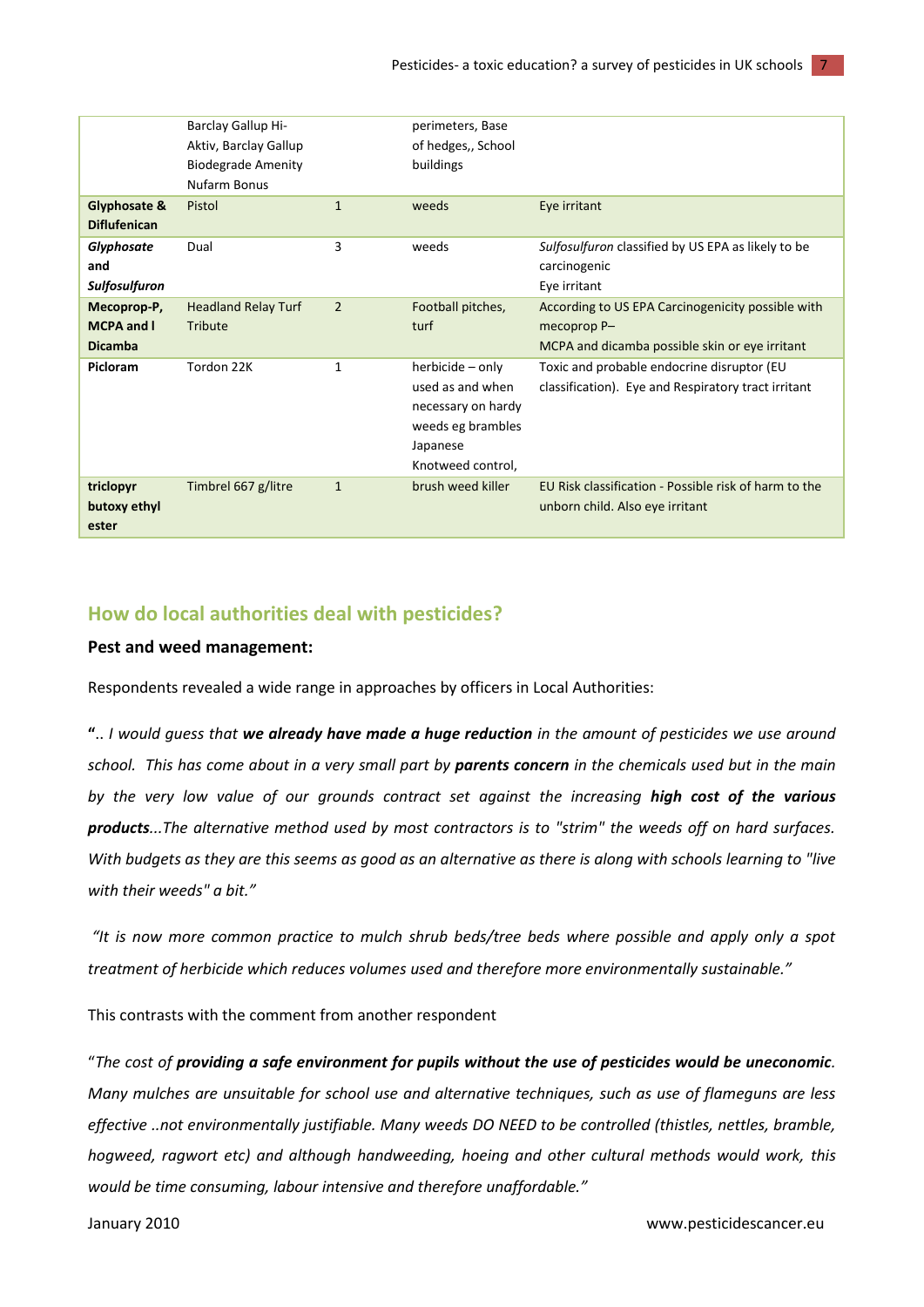On timing of spraying, 36% of respondents said that they only sprayed when the school was empty (i.e., holidays and vacation periods). *"Only spraying in holidays* – "..."*weedkilling in schools is completed during school vacation periods. Other notices by adjacent farmers contractors would be variable*".

Three indicated that they had partial information as they were not involved in pest control in all schools. One made the following comment "*We do not hold information on what, if any, pesticides are used on school grounds. This information would need to be sought from individual schools*."...

#### **Pesticide residues in food:**

Approaches also varied here:

Perspectives among Local Authorities about organic food also varied, one local authority stated that sourcing organic food "*has a policy of Sustainable Procurement of food,*" whereas another suggested "*Latest reports suggest no distinct advantage using Organic produce."* 

#### *Concern about affordability of organic foods was also raised*

*"Affordability is a big issue with availability, xx is a large rural county, we provide a range of products of equal quality throughout the region at affordable cost contributing to a food cost of 67p per pupil per day"*

*"We do not currently have any organic items on our school meals menu, due to costs. However if we were to use organic products these would be stated on the menu."*

### <span id="page-7-0"></span>**Conclusions**

This survey provides a snapshot of local authority awareness of pesticide use and residues in schools. Our original research which led to the survey, and which provided data for the briefing which accompanied the survey, also highlighted potentially serious health issues with some of the pesticides currently available for use in schools and in food residues. The following conclusions can be made:

**Given the acknowledgement at EU level about the dangers of certain pesticides, and the vulnerabilities of children, some of the pesticides and biocides found to be available for use in schools and on school grounds are not appropriate and should be removed from lists approved by local authorities**.

January 2010 www.pesticidescancer.eu As only some authorities were able to give details of what was being used, this suggests that there is inadequate information about the level and type of pesticide used in schools. One authority expressed concern about their own lack of information - "*not all schools choose to use the maintenance service provided through the authority (...)we are not in a position to monitor pesticide usage or controls on these sites which we are not contracted to maintain. This is a matter of concern."*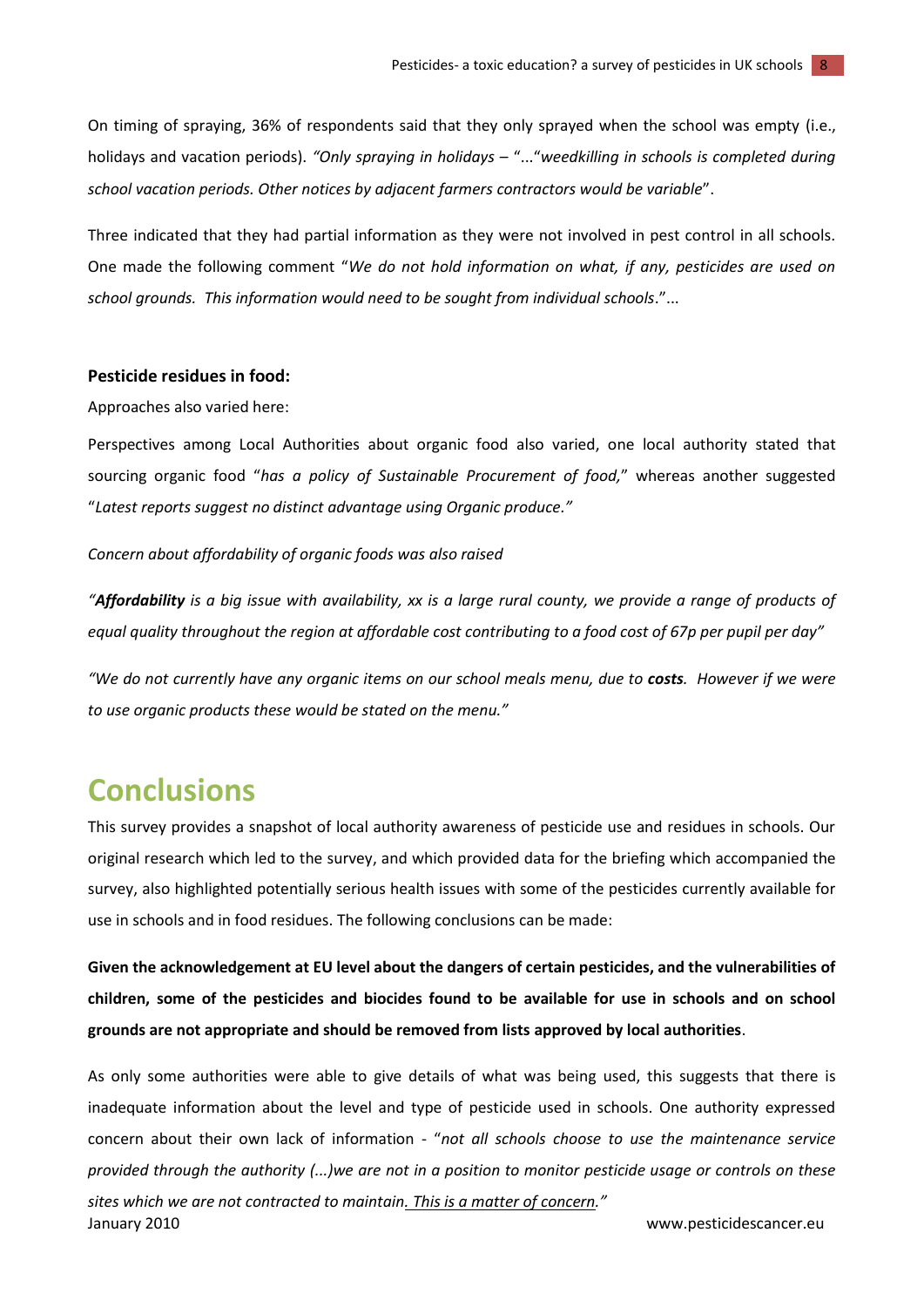A number of the chemicals being used are linked to major health impacts. While the level of risk is generally associated with many different factors, but it is important to note that recent science on low doses, mixtures and timing suggests that there is no clear predictability between exposure levels and adverse health effects. Therefore, given children's slower detoxification abilities, sensitivities during development, proportionately higher intake of pesticides, and total life exposure, eliminating all risk and finding

alternative approaches to pest control is the most appropriate course of action, in keeping with the precautionary principle. For example, one respondent mentioned that they now weed manually rather than use pesticides

Other respondents however said that they trusted Government advice, indicating just how important these national action plans are. "*We are unaware of any advice from Government of a heightened risk from pesticides that would require us to revise this approach". And* "*If proven risks then I understand we would be given guidance from Scottish Government."*

#### **Schools can protect children from pesticides**

- School buildings, grounds and playing fields should be managed without the use of pesticides.
- Any pest control near schools is carried out with the minimal or no chemicals.
- Provide organic/pesticide-free food to children when possible.
- Grow fruit and vegetables on school grounds without pesticides.

The results also indicate that **local authorities may be confused about residues in school food**. There was a high level of interest in more information, but few providers were looking at low or no pesticide food options, such as organic. The Food for Life $^{11}$  and other procurement Initiatives have reached a number of schools individually and some counties are embracing the idea of more sustainable and organic food. But as this survey reveals, there are many still to be reached.

The survey also highlights that more action is needed to protect children from hazardous effects of biocides. For example, we discovered that the biocides Aluminium Phosphide and Bromadiolone were identified as being used in schools. Bromadiolone is classified by WHO to be extremely hazardous, and Aluminium Phosphide as moderately toxic. It is not acceptable that these hazardous substances are being used in schools, compromising the health of our children who are especially vulnerable to adverse effects.

These findings underline that the current proposal for the revision of the EU Biocides law<sup>12</sup> needs to be strengthened in order to best protect human health. The revision – which is currently being debated in the European Parliament and the Council of EU Member States - represents a unique opportunity to take the

**.** 

<sup>11</sup> www.foodforlife.org.uk

<sup>12</sup> <http://ec.europa.eu/environment/biocides/revision.htm>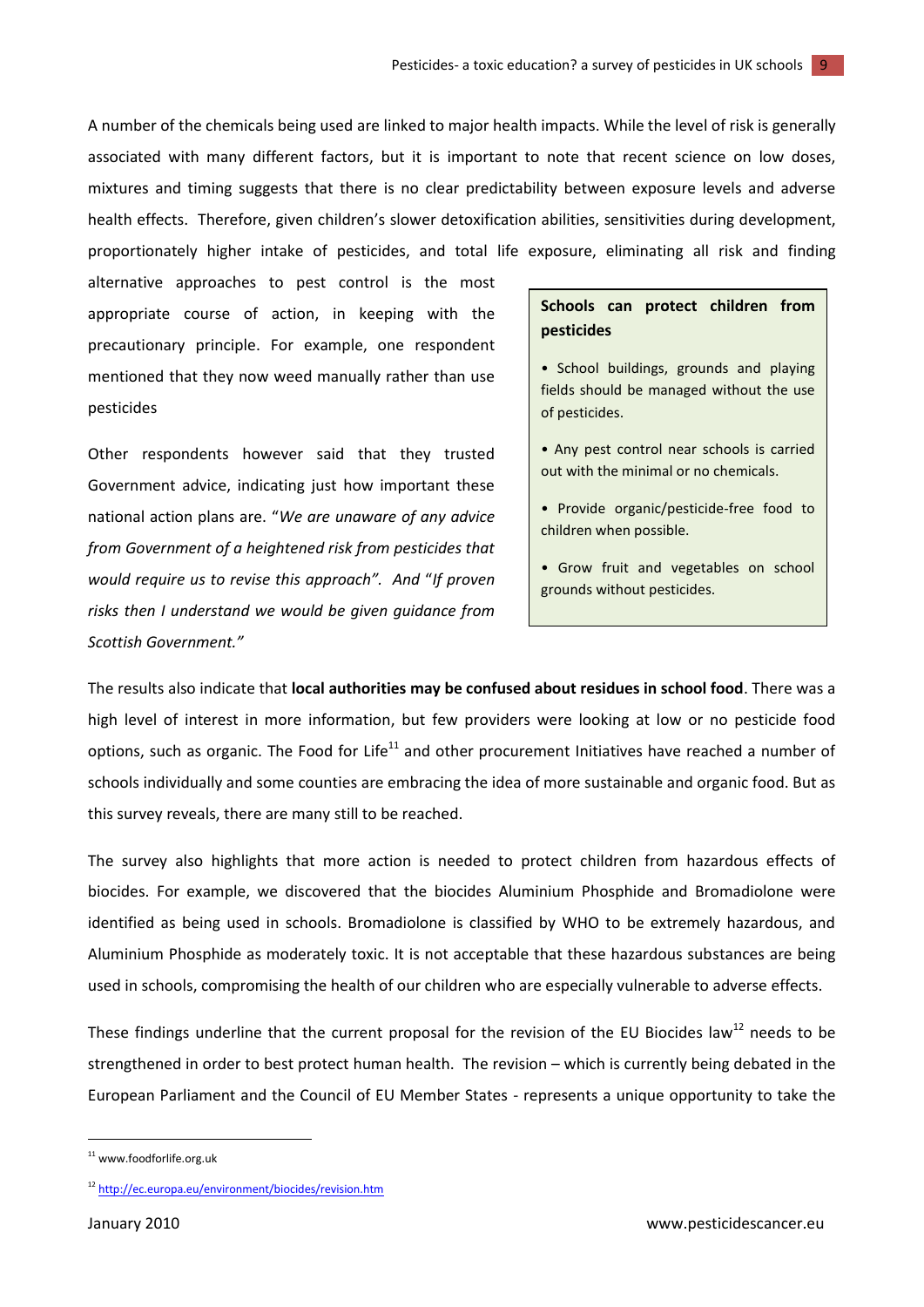most problematic biocides off the market. (). Our School Survey also shows that requirements for collating information about biocide in schools urgently need to be strengthened, as well as obligations to inform the public (parents and children) before dangerous biocides are being used in schools. The goal of attaining to hygienic standards and pest control cannot be reached by putting the health of our children at risk.

### <span id="page-9-0"></span>**Recommendations**

#### <span id="page-9-1"></span>**Government should:**

- have an **urgent phase out of the use of all hazardous pesticides** in school grounds, buildings and playing fields, as part of the UK National Action Plan being developed Furthermore, the UK government should support the phase out of all carcinogenic pesticides at EU level by 2012.
- should require local authorities and independent school bodies to **collate information on pesticide use in schools and on areas used regularly by schools**, such as parks and sports utilities. This this data be used to generate a clear picture of the current situation and levels of chemicals used, this will help identify any urgent issues arising such as hazardous pesticide use.
- immediately require local authorities and independent school bodies, and any pesticide-applying services working for schools to **inform the public (particularly parents) about pesticide use in school areas prior to its application**.
- provide local authorities and independent school bodies with **education and information materials about the health hazards related to pesticides**, in partnership with civil society.
- $\bullet$ provide guidance, support, and finance to all local authorities and independent school bodies on use of **Integrated Pest Management policies and plans** and should develop and pilot alternatives to pesticides and biocides.
- Provide **resources to** Local authorities, or schools where applicable, **to purchase more organic / pesticide free food** and to grow their own food where possible, to reduce the level of exposure through food residues.

#### <span id="page-9-2"></span>**Local Authorities should:**

engage, where possible, in **voluntary monitoring of the use of pesticides in all school buildings and grounds**, and any other facilities used by the school, taking action to remove any hazardous chemicals until government action is taken. In addition, authorities may find it useful to track the use of biocides (non-plant pesticides) in school buildings, etc.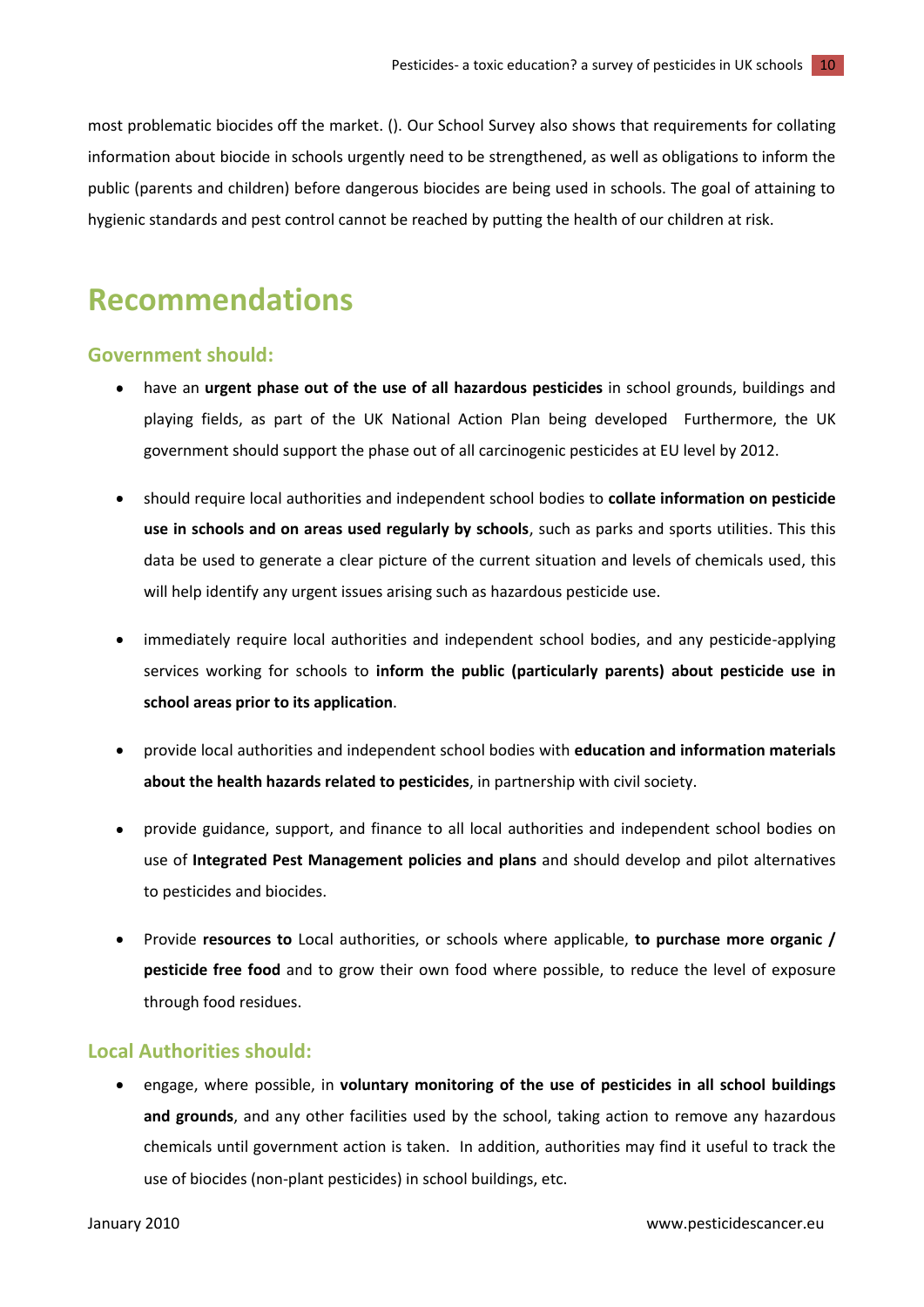- ensure **public access to records concerning the application of pesticides** in school grounds and facilities used by the school.
- take note of the dangers of continued use of pesticides in schools and **implement Integrated Pest Management policies and plans** as soon as possible (Pesticides Action Network UK – [www.pan](http://www.pan-uk.org/)[uk.org](http://www.pan-uk.org/) - has a detailed briefing on pesticides in schools), and could take note of how other schools authorities are taking action – for instance see <http://www.beyondpesticides.org/schools/index.htm>
- **assess menus with a view to reducing pesticide residues in school food** this may require adjustments (such as reducing meat in meals) to free up funds to pay for the slightly higher priced organic ingredients; and alterations in meal composition away from high residue level foods.
- **engage in the development of the UK national action plan** and communicate to the government their interest in and desire for pesticide reduction and.

#### **The Sick of Pesticides Campaign**

The Sick of Pesticides Campaign was created by HEAL to provide information and give a voice to concerned citizens, cancer sufferers and their families, health groups and scientists concerning pesticides. A safer and cleaner environment needs strong legislation, especially to protect the most vulnerable groups in society, such as pregnant women and children.

The Campaign will encourage the UK Government to set up an ambitious National Action Plan for Pesticide Reduction and to support people and public bodies in reducing their dependence on pesticides. Website: [www.pesticidescancer.eu.](http://www.pesticidescancer.eu/)

There is a facebook cause page to join and share *[http://www.facebook.com/pages/Sick-of-](http://www.facebook.com/pages/Sick-of-Pesticides/38411248553)[Pesticides/38411248553.](http://www.facebook.com/pages/Sick-of-Pesticides/38411248553)* 

To join the campaign, please send an email with the name of your organisation, contact person and contact details to gill@env-health.org

**The Health and Environment Alliance (HEAL)** aims to raise awareness of how environmental protection and sustainability improves health and to empower the health community to contribute their expertise to policy making. Website: [www.env-health.org](http://www.env-health.org/)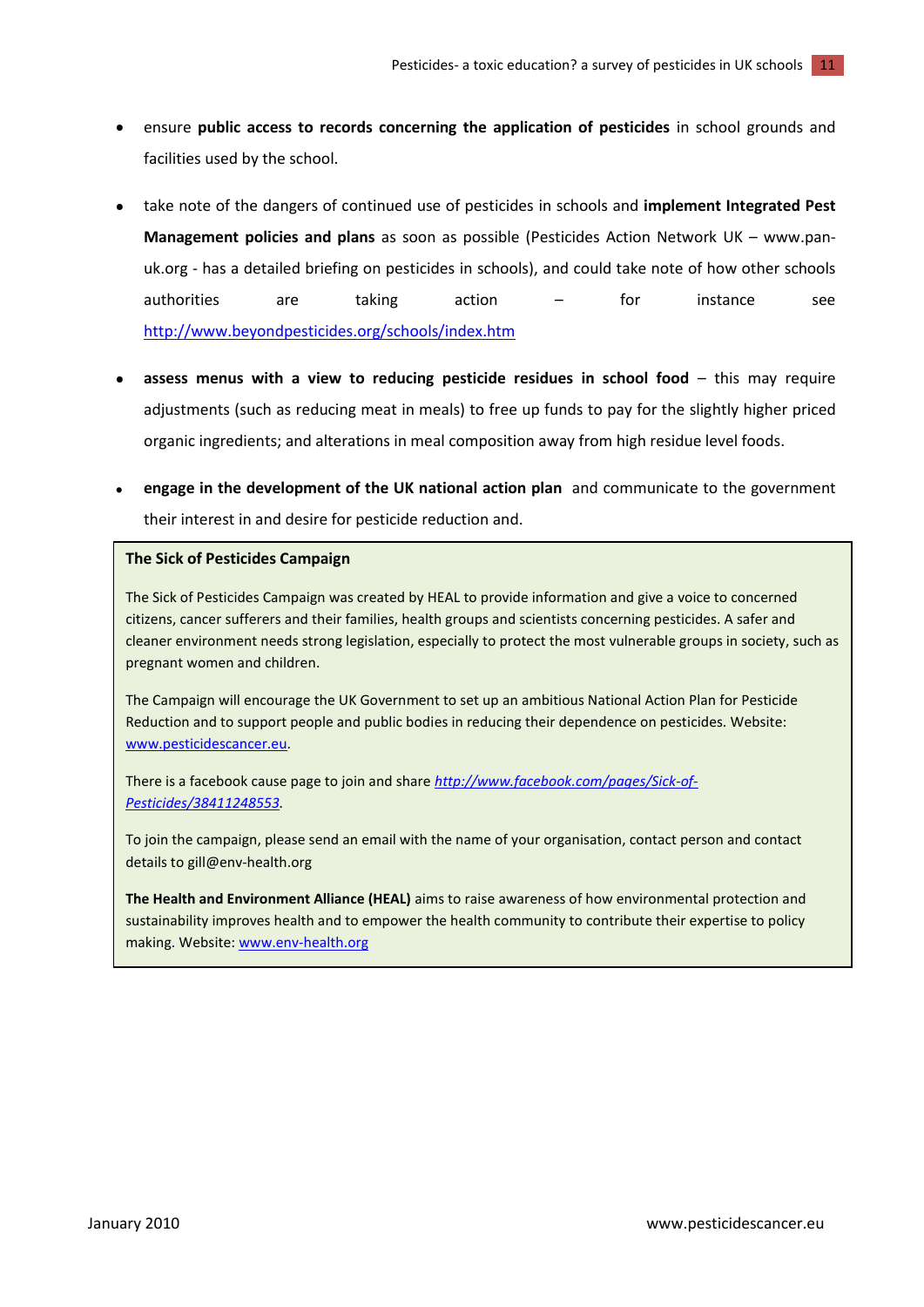### <span id="page-11-0"></span>**Annex 1**

#### **Survey on pesticides in Schools**

| Your details |                 |
|--------------|-----------------|
|              |                 |
| Your Name    | Local authority |
| Phone        | Email           |
| Address      |                 |
| Town         |                 |
| County       | Postcode        |

Would you be willing to be contacted further about the survey results? Your details will not be used for any other purpose.

Yes

 $\Box$  No

#### School grounds

Do you have details of pesticides and biocides used in your schools to control pests and weeds?

Yes

No

□ Don't know

What pest and weed control formulations do you allow to be used in your schools? Please name if possible and if state how frequently and what amounts are used? (the Briefing gives some of the biocides, pesticides and herbicides used in the UK)

Are pupils and parents warned when pesticides are used in school or nearby by farmers or contractors, and advised to stay off grounds, etc?

Yes

 $\Box$  No

□ Don't know

Do your schools have a School Integrated Pest Management Policy?<sup>i</sup>

 $\Box$  Yes

 $\Box$  No

Don't know

If possible would you want your schools to be pesticide free?

Yes

 $\Box$  No

□ Don't know